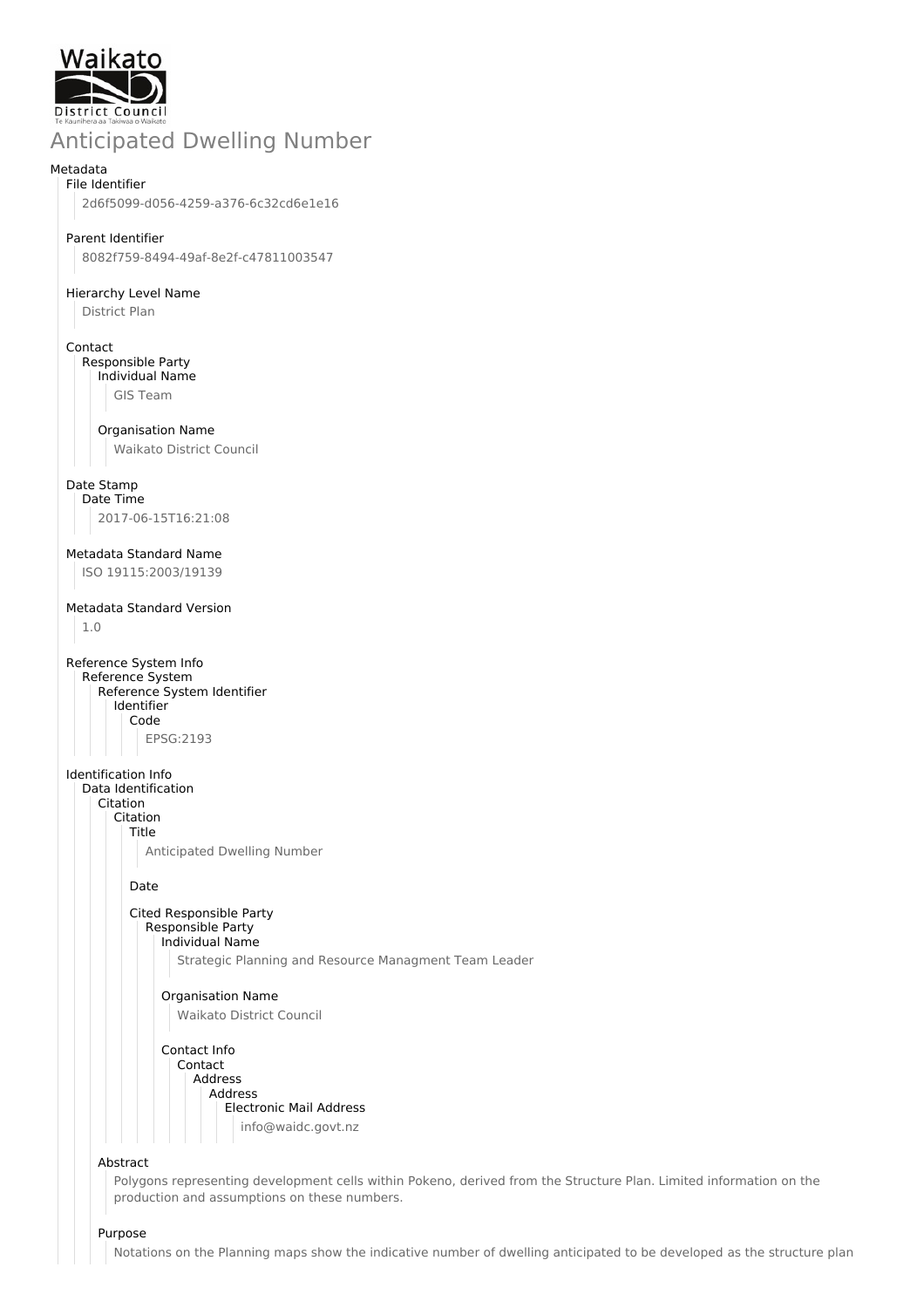staging develops. Relates to the implementation of the District Plan under the Resource Management Act (1991), and may be subject to various limitations and conditions. These features are a spatial representation of the policies and objectives of the Waikato District Plan and indicate where policies, overlays and District Plan rules apply. Point Of Contact Responsible Party Organisation Name Waikato District Council Position Name GIS Team Leader Contact Info Contact Address Address Delivery Point 15 Galileo Street City Ngaruawahia Postal Code 3720 Country New Zealand Electronic Mail Address info@waidc.govt.nz Graphic Overview Browse Graphic File Name Anticipated\_Dwelling\_Number Graphic Overview Browse Graphic File Name gsap.dbo.Anticipated\_Dwelling\_Number (View on Policy\_Operative) Descriptive Keywords Keywords Keyword District Plan Keyword Resource Management Act Resource Constraints Legal Constraints Other Constraints CC-BY Representative Fraction Denominator Integer 1000 Topic Category Code planningCadastre Extent EX \_ Extent Geographic Element EX \_ Geographic Bounding Box 174.42871093749997175.472412109375-37.983475989122866-36.97214351002756 Distribution Info Distribution Distributor Distributor Distributor Contact Responsible Party